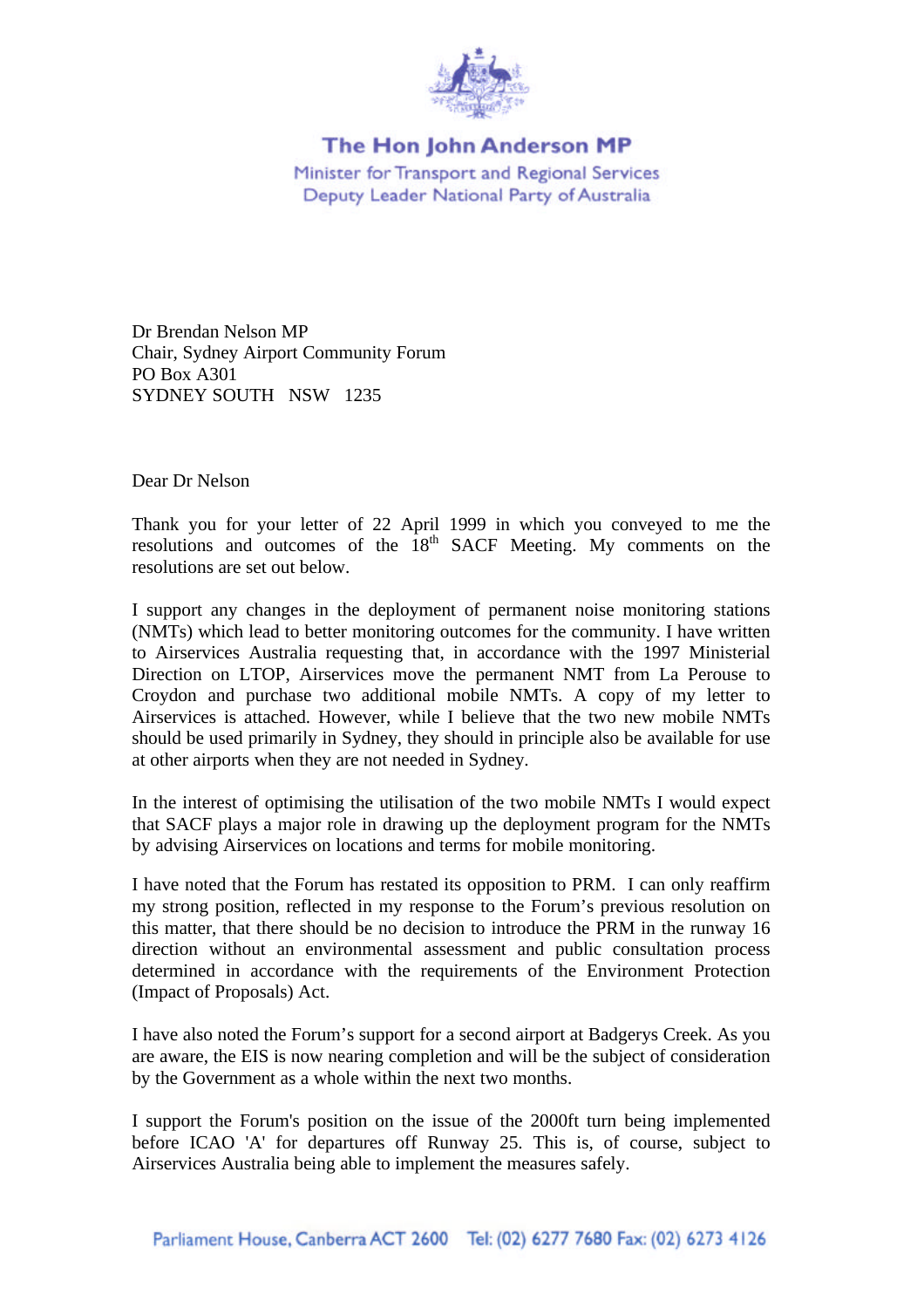In relation to the draft Sydney Airport environment strategy, Division 2 of Part 6 of the *Airports Act 1996* specifies the matters that must be set out in each draft or final environmental strategy and the matters which the Minister must have regard to in deciding whether to approve the strategy. Part 3 of the *Airports (Environment Protection) Regulations* sets out additional matters which must be specified in the strategy.

Essentially, the regulatory regime under which Sydney Airports Corporation Ltd (and the other federal airports) operate is focussed on the airport site itself. The environment strategy is to set out how the airport lessee company will operate the airport site so that its environmental health is maintained or improved. It is essentially designed to cover matters on the site and over which the airport lessee has control. The airport lessee is required to set out the measures it proposes to adopt to prevent, control or reduce environmental impacts associated with airport site operations.

LTOP has been developed to address Sydney Airport aircraft noise problems. As you know, there was extensive community consultation in 1996 and 1997 during the course of the LTOP development. Accordingly I do not support the proposal to amend the Airports Act to specifically require the environment strategy to include noise and emissions from aircraft in flight.

As to the Forum's view about LTOP implementation, it needs to be said that the improvement in noise sharing is very significant compared with the situation that existed when the Coalition took office in March 1996. For example, movement numbers to the north of the Airport have fallen from 47% to 28% of all movements and the number of landings has been cut by over 40%. At the same time the number of take-offs to the north has been cut by at least 30% and these now use highly dispersed flight paths to spread the noise. People north of the Airport now get respite from aircraft noise compared with the unfair concentration of all flights in the 'Bennelong Funnel'.

Most of the LTOP measures set out in the 1997 Ministerial Direction have now been fully implemented or will be put in place in the coming year. I am particularly pleased to learn that Mode 8 is now due to be in place by mid June. I understand that Airservices has undertaken to provide an implementation plan for the remaining LTOP measures.

In relation to reporting on progress towards LTOP targets, I am advised that all SACF Members already receive the Airservices Australia publication 'Sydney Airport Operational Statistics' which contains a comparison of actual and target runway movement figures. I understand that SACF is establishing a sub-committee to examine, among other issues, ways of improving the provision of such information on the performance of LTOP. I would encourage this committee to pursue any ideas it develops on this issue with Airservices or my Department.

I have noted your plans on setting up a subcommittee on Kurnell compensation and I am looking forward to discussing in detail any proposals developed by this subcommittee at our forthcoming meeting in June.